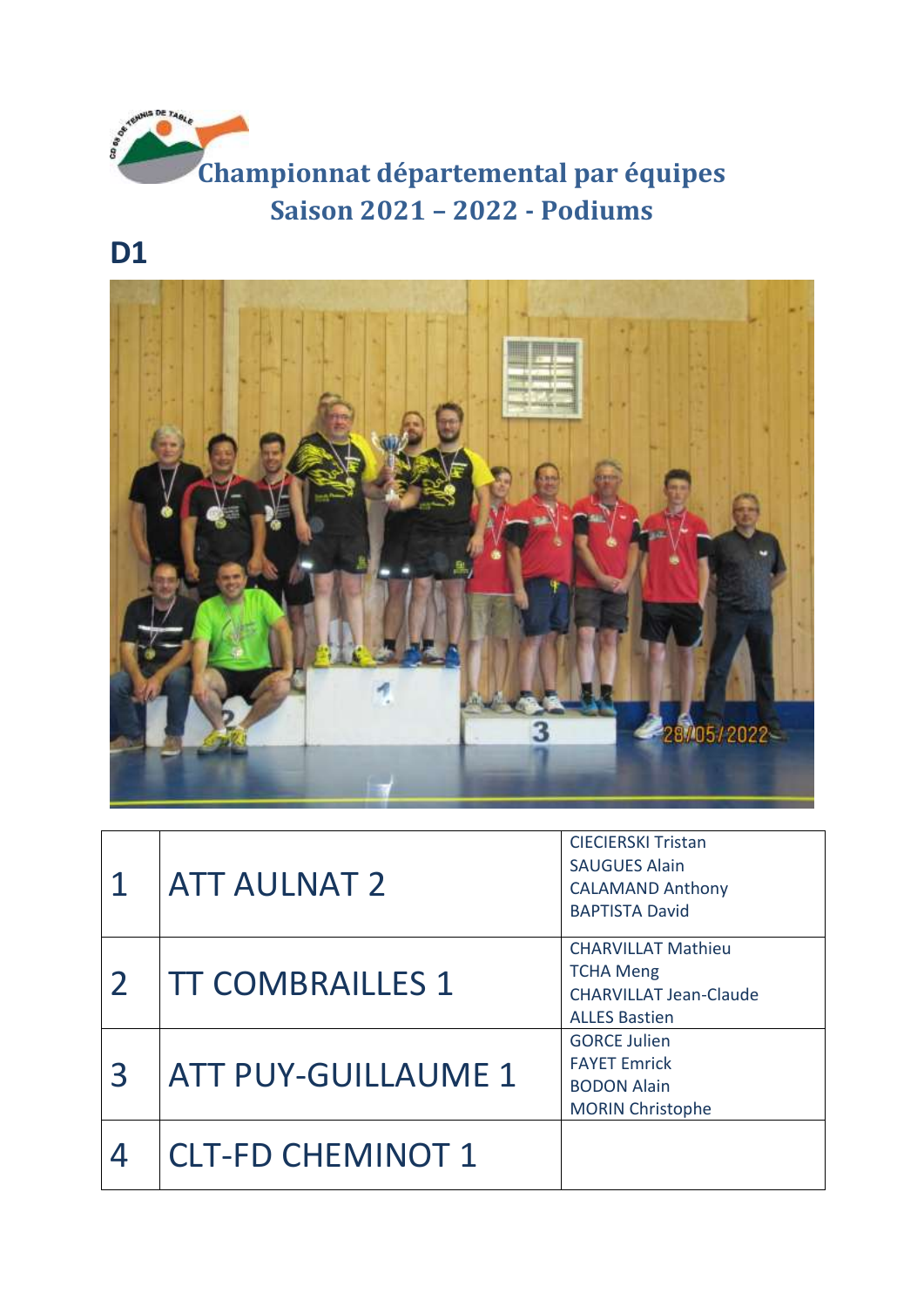



| 1 | <b>CL COURNON 8</b>     | PEYRETAILLADE Thierry<br>PEYRETAILLADE Mathéo<br><b>CRAMMER Lucas</b><br><b>DOITEAU Elias</b>            |
|---|-------------------------|----------------------------------------------------------------------------------------------------------|
|   | <b>TT VOLVIC 2</b>      | <b>DELBOS Fabrice</b><br><b>LOCATI Fabrice</b><br><b>GERARD Pascal</b><br><b>CORDONNIER Stéphane</b>     |
| 3 | <b>TT LE CENDRE 2</b>   | <b>ROJAS VIVANCO Jorge Andres</b><br><b>MINA Maxime</b><br><b>BENZOGLI Baous</b><br><b>SIBOT Patrick</b> |
|   | <b>A.MIREFLEURS TT2</b> | <b>MOSNIER Adrian</b><br><b>CHAUMONT Franck</b><br><b>ESPAGNAC Patrice</b><br><b>RIMBERT Christian</b>   |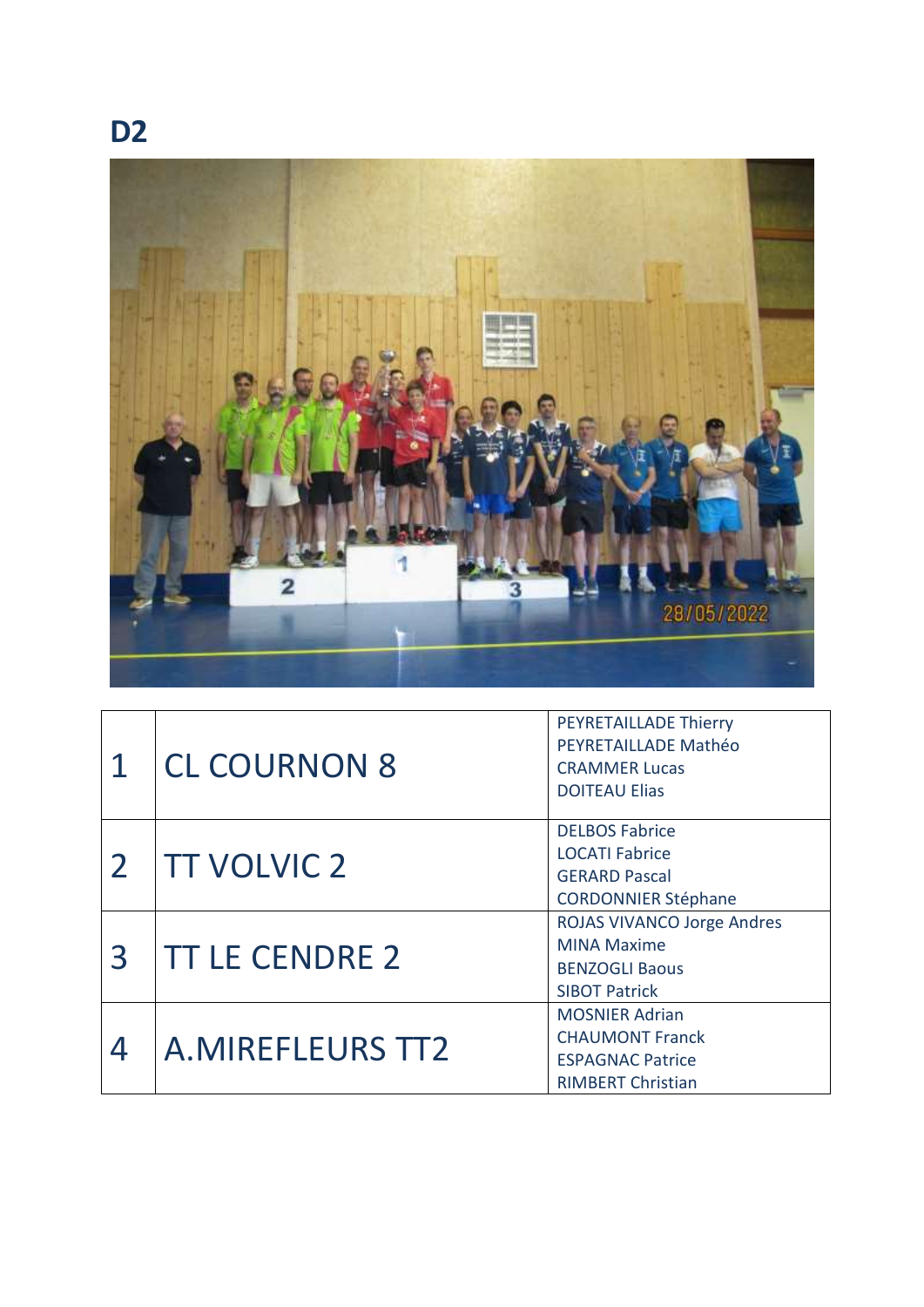

|                | <b>AP ENNEZAT 2</b> | <b>DUPIC Thierry</b>        |
|----------------|---------------------|-----------------------------|
| 1              |                     | <b>COTTET Rémy</b>          |
|                |                     | <b>PERCHE Patrick</b>       |
|                |                     | <b>DUPIC Tom</b>            |
| $\overline{2}$ | <b>PPC ORLEAT 3</b> | <b>RICHER Alexis</b>        |
|                |                     | <b>DENEUVILLE Corentin</b>  |
|                |                     | <b>BOUYON Maxime</b>        |
|                |                     | <b>HADDADI Baptiste</b>     |
|                |                     | <b>GUEHENNEUX Christian</b> |
| $\mathbf{R}$   | <b>ATT AULNAT 4</b> | <b>CARDOSO Jean-Paul</b>    |
|                |                     | <b>COUDRIER Hervé</b>       |
|                |                     | <b>LIBIERE Olivier</b>      |
|                |                     | <b>BENNIZZOTTI Thomas</b>   |
|                | <b>TT GELLES 2</b>  | <b>GOURDY Jean-Marc</b>     |
|                |                     | <b>DE DOMENICO Yves</b>     |
|                |                     | <b>MOMPIED Christian</b>    |
|                |                     | <b>PILLEYRE Esteban</b>     |

## **D3**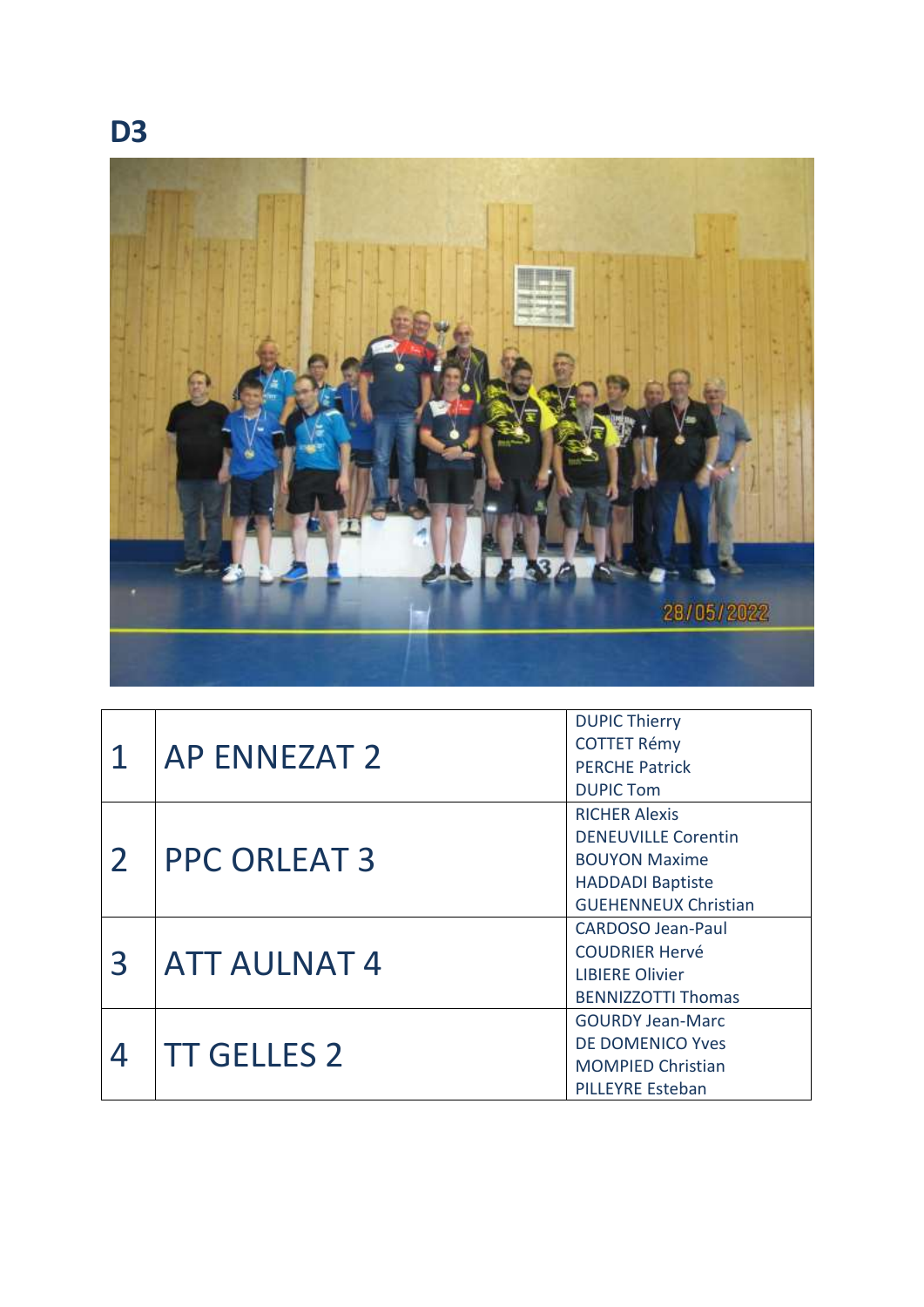



|                | <b>ATT PUY-GUILLAUME 3</b>  | <b>PAIN Benjamin</b>      |
|----------------|-----------------------------|---------------------------|
|                |                             | <b>ROCCA Véronique</b>    |
|                |                             | <b>CHAMPION Jérémie</b>   |
|                |                             | <b>PAIN Philippe</b>      |
| $\overline{2}$ | <b>TT BRIVADOIS 3</b>       | <b>JARLIER Alain</b>      |
|                |                             | <b>EXBRAYAT Gabriel</b>   |
|                |                             | <b>GODINAUD Vianney</b>   |
|                |                             | <b>BRUHAT Damien</b>      |
|                |                             | <b>LORTI Thomas</b>       |
|                |                             | <b>THUAIRE Alain</b>      |
| $\overline{3}$ | <b>STADE CLERMONTOIS 10</b> | <b>CHAZEIX Christophe</b> |
|                |                             | <b>ISSERTY Christophe</b> |
|                |                             | <b>TOURATIER Lucie</b>    |
|                |                             | <b>DOS REIS GRACA Tom</b> |
| 4              | <b>TT LE CENDRE 5</b>       | <b>DACHET Roland</b>      |
|                |                             | <b>MESURE Pierre</b>      |
|                |                             | <b>SIBOT Yoann</b>        |
|                |                             | <b>SERRE Clément</b>      |